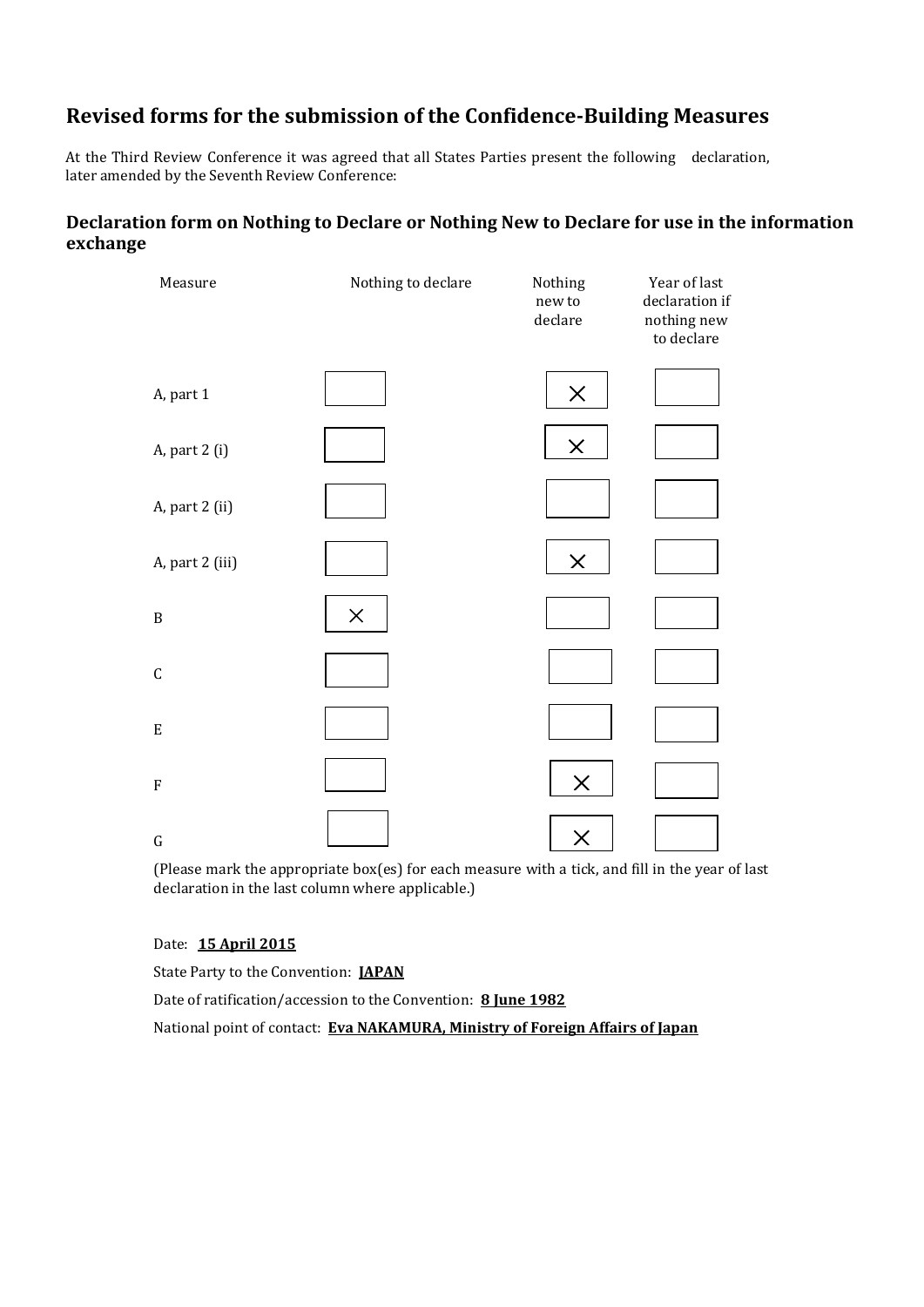# **Confidence-Building Measure "A**

## **Part 1 Exchange of data on research centres and laboratories**

## **Form A, part 1 (i)**

*Exchange of data on research centres and laboratories*

- (1)
- 1. Name(s) of facility : **RIKEN Tsukuba Campus**
- 2. Responsible public or private organization or company:

#### **The Institute of Physical and Chemical Research (RIKEN)**

- 3. Location and postal address: **3-1-1, Koyadai, Tsukuba-shi, Ibaraki, 305-0074, JAPAN**
- 4. Source(s) of financing of the reported activity, including indication if the activity is wholly or partly financed by the Ministry of Defence:

#### **Ministry of Education, Culture, Sports, Science and Technology**

5. Number of maximum containment units within the research centre and/or laboratory, with an indication of their respective size (m2):

#### **2 units, 82** ㎡**×2**

6. Scope and general description of activities, including type(s) of micro-organisms and/or toxins as appropriate:

#### **Risk assessment of recombinant DNA materials using Retrovirus**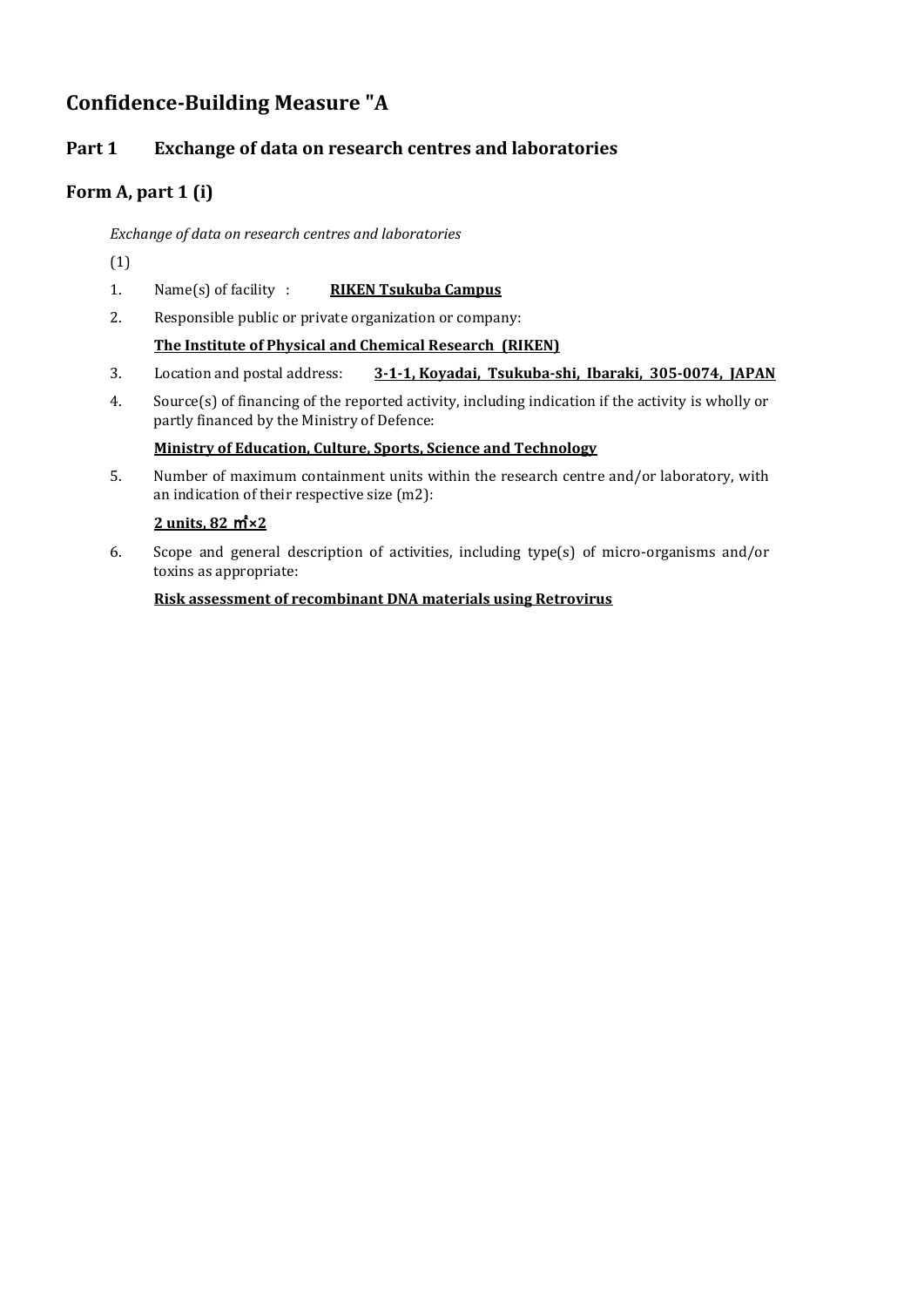- (2)
- 1. Name(s) of facility:

#### **Murayama Annex of National Institute of Infectious Diseases** (former National Institute of Health)

2. Responsible public or private organization or company:

#### **Ministry of Health, Labour and Welfare**

- 3. Location and postal address: **Gakuen4-7-1, Musashimurayama, Tokyo, 208-0011, Japan**
- 4. Source(s) of financing of the reported activity, including indication if the activity is wholly or partly financed by the Ministry of Defence:

#### **Ministry of Health, Labour and Welfare**

5. Number of maximum containment units within the research centre and/or laboratory, with an indication of their respective size (m2)

#### **Three P4 Laboratories, Seventeen P3 Laboratories and their supporting Laboratories (2,270.36** ㎡ **in totals)**

6. Scope and general description of activities, including type(s) of micro-organisms and/or toxins as appropriate

**Laboratory diagnosis of viral haemorrhagic fever such as Lassa, Marburg and Ebola diseases (However, such diagnosis has never been performed in these laboratories so far).**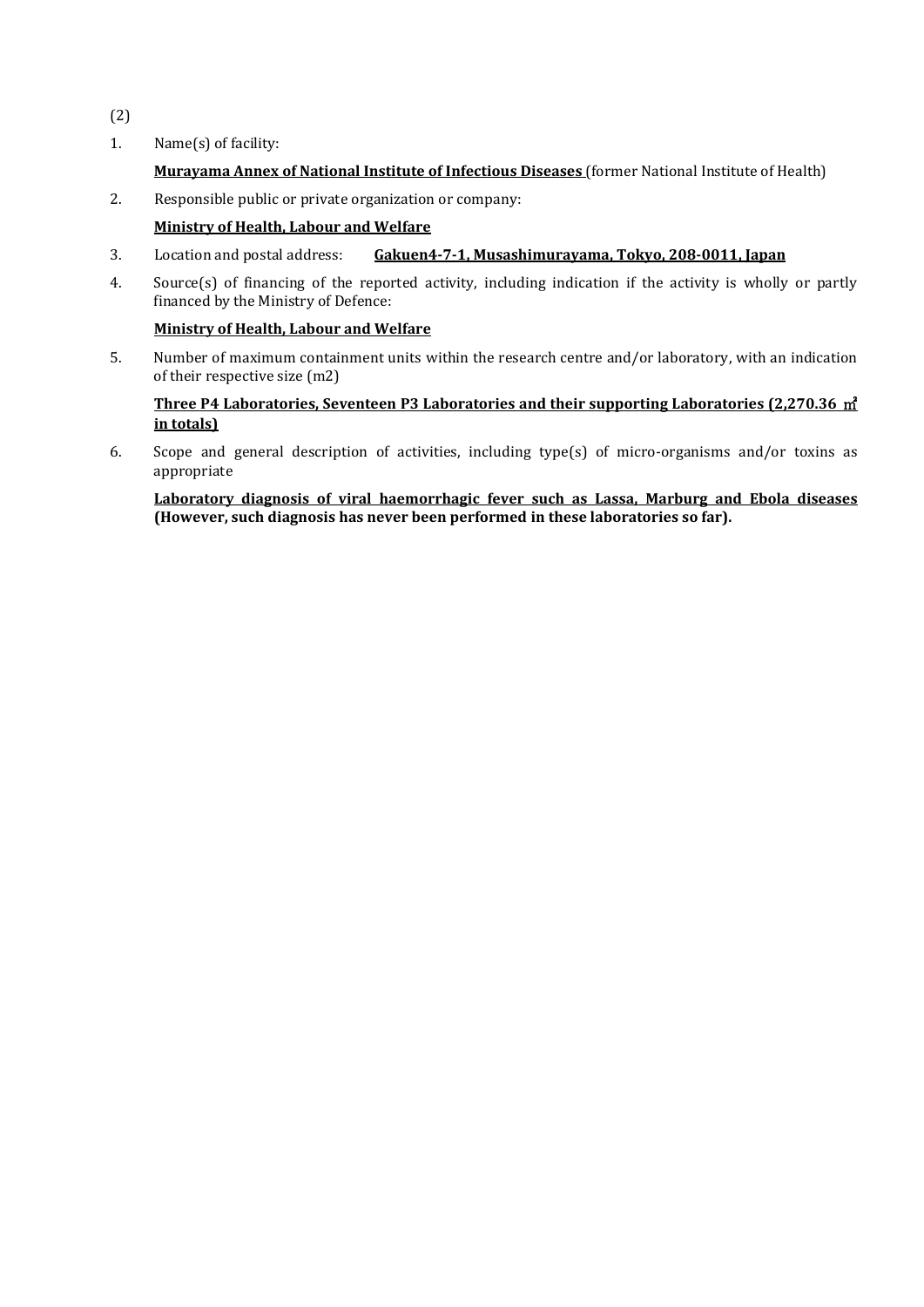## **Part 2 Exchange of information on national biological defence research and development programmes**

## **Form A, part 2 (i)**

## **National biological defence research and development programmes Declaration**

Are there any national programmes to conduct biological defence research and development within the territory of the State Party, under its jurisdiction or control anywhere? Activities of such programmes would include prophylaxis, studies on pathogenicity and virulence, diagnostic techniques, aerobiology, detection, treatment, toxinology, physical protection, decontamination and other related research.

#### **Yes / No**

If the answer is Yes, complete Form A, part 2 (ii) which will provide a description of each programme.

## **Form A, part 2 (ii)**

#### **National biological defence research and development programmes**

#### **Description**

1. State the objectives and funding of each programme and summarize the principal research and development activities conducted in the programme. Areas to be addressed shall include: prophylaxis, studies on pathogenicity and virulence, diagnostic techniques, aerobiology, detection, treatment, toxinology, physical protection, decontamination and other related research.

**The Japan Ground Self-Defense Force's biological defence research and development programmes for FY2015 includes; Research of molecular biological diagnosis for biological agent casualties**

2. State the total funding for each programme and its source.

#### **Approximately 1,804,000 Japanese yen, founded by the Ministry of Defense**

3. Are aspects of these programmes conducted under contract with industry, academic institutions, or in other nondefence facilities?

#### **Yes / No**

- 4. If yes, what proportion of the total funds for each programme is expended in these contracted or other facilities?
- 5. Summarize the objectives and research areas of each programme performed by contractors and in other facilities with the funds identified under paragraph 4.
- 6. Provide a diagram of the organizational structure of each programme and the reporting relationships (include individual facilities participating in the programme).
- 7. Provide a declaration in accordance with Form A, part 2 (iii) for each facility, both governmental and nongovernmental, which has a substantial proportion of its resources devoted to each national biological defence research and development programme, within the territory of the reporting State, or under its jurisdiction or control anywhere.

## **Form A, part 2 (iii)**

## **National biological defence research and development programmes**

#### **Facilities**

Complete a form for each facility declared in accordance with paragraph 7 in Form A, part 2 (ii).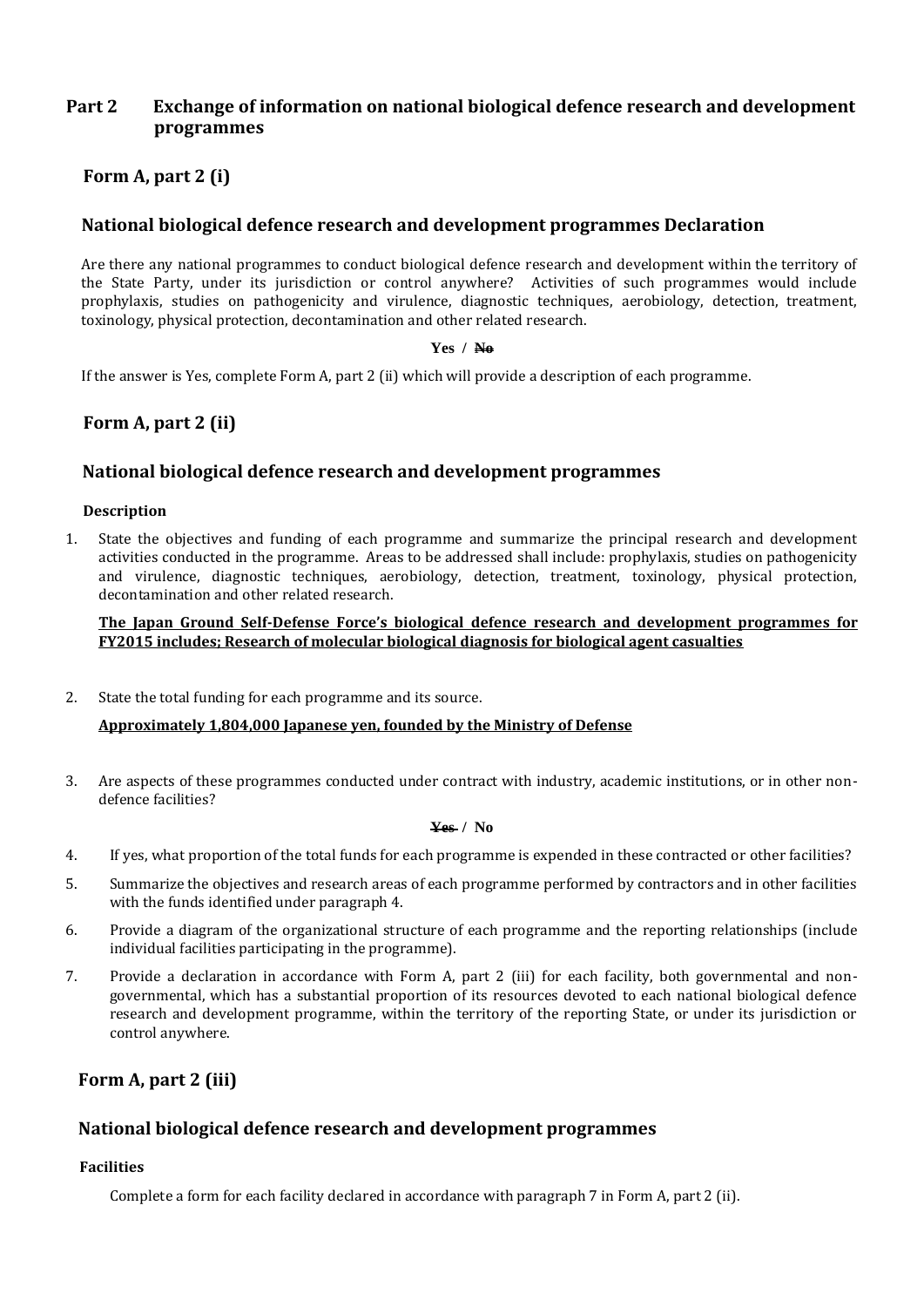In shared facilities, provide the following information for the biological defence research and development portion only.

1. What is the name of the facility?

#### **Military Medicine Research Unit, Test & Evaluation Command, Japan Ground Self-Defense Force**

2. Where is it located (include both address and geographical location)?

#### **1-2-24, Ikejiri Setagaya-ku, Tokyo 154-0001, Japan**

3. Floor area of laboratory areas by containment level:

|       | BL <sub>2</sub>                                   | Approximately 42 _______ (sqM) |       |
|-------|---------------------------------------------------|--------------------------------|-------|
|       | BL <sub>3</sub><br>$0$ (sqM)                      |                                |       |
|       | $\frac{1}{\text{sgn}(q)}$<br>BL4<br>$\bf{0}$      |                                |       |
|       | Total laboratory floor area _________ 104 _______ |                                | (sqM) |
| 4.    | The organizational structure of each facility.    |                                |       |
| (i)   | Total number of personnel                         |                                |       |
| (ii)  | Division of personnel:                            |                                |       |
|       | Military                                          |                                |       |
|       | Civilian                                          |                                |       |
| (iii) | Division of personnel by category:                |                                |       |
|       | Scientists                                        |                                |       |
|       | Engineers                                         |                                |       |
|       | Technicians                                       |                                |       |
|       | Administrative and support staff                  |                                |       |

(iv) List the scientific disciplines represented in the scientific/engineering staff.

#### **Ph.D.of Medicine**

(v) Are contractor staff working in the facility? If so, provide an approximate number.

#### **No**

(vi) What is (are) the source(s) of funding for the work conducted in the facility, including indication if activity is wholly or partly financed by the Ministry of Defence?

#### **The Ministry of Defense (wholly)**

(vii) What are the funding levels for the following programme areas:

| Research            | cannot be divided into each area |
|---------------------|----------------------------------|
| Development         | cannot be divided into each area |
| Test and evaluation | cannot be divided into each area |

(viii) Briefly describe the publication policy of the facility:

#### **No official policy. Individually authorized by the MOD.**

(ix) Provide a list of publicly-available papers and reports resulting from the work published during the previous 12 months. (To include authors, titles and full references.)

**None**

5. Briefly describe the biological defence work carried out at the facility, including type(s) of micro-organisms and/or toxins studied, as well as outdoor studies of biological aerosols.

#### **Research and Development of medical diagnosis/treatment and prevent medicine for casualties in action.**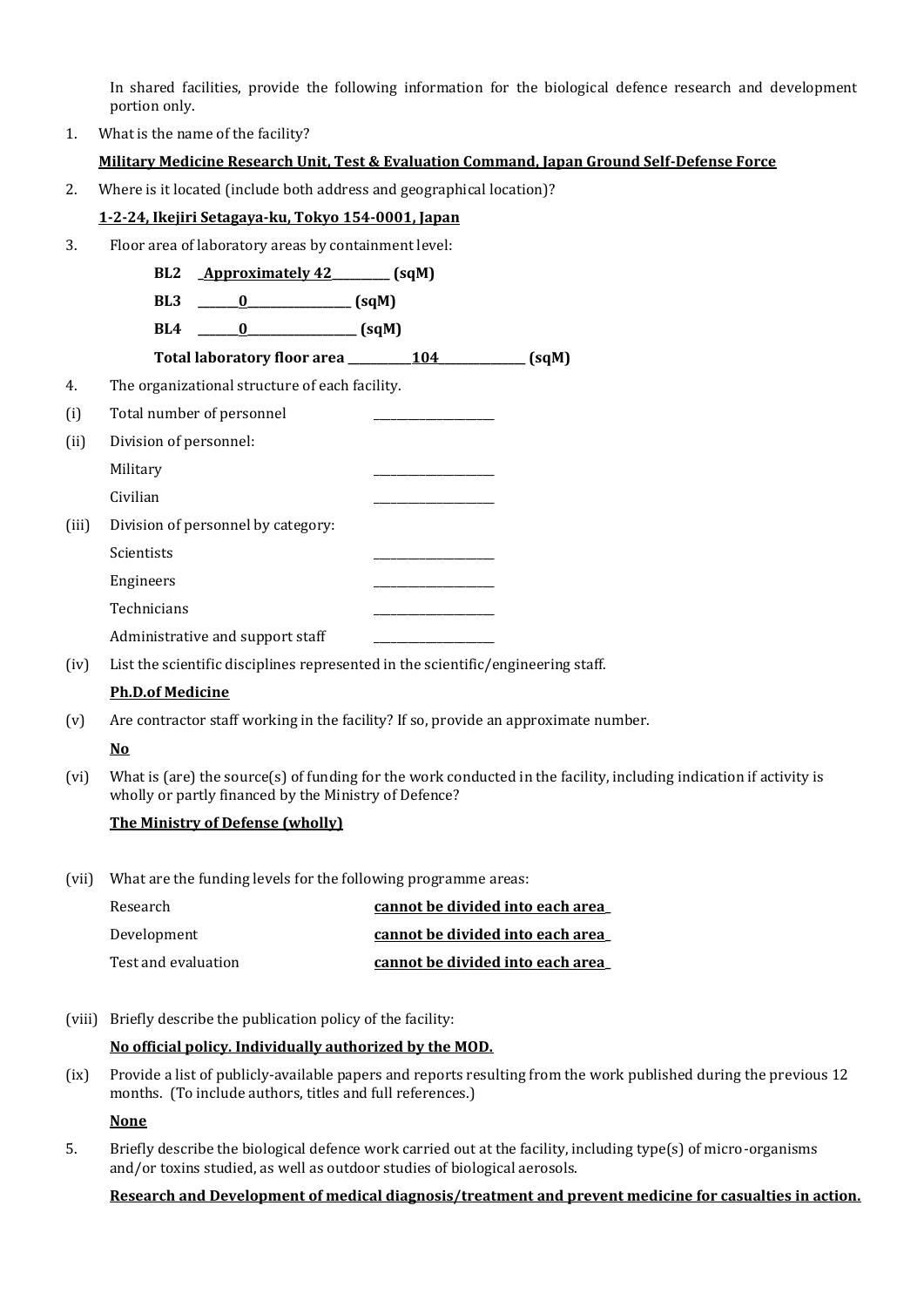# **Confidence-Building Measure "C"**

## **Encouragement of publication of results and promotion of use of knowledge**

The Government of Japan maintains an open policy on the exchange of information on biological research, the results of such research being made freely available in all cases where the release is not prejudicial to vital national or commercial interests. This policy would be apply to any research subject to the reporting in Forms A and B.

Relevant information of **National Institute of Infectious Disease (NIID)** is available at the following site.

1) Lists of scientific papers in English and Japanese, which are published by the staffs of National Institute of Infectious Disease (NIID), can be seen in the web site of NIID. **http://www.nih.go.jp/niid/en/**

2) NIID publishes bimonthly Japanese Journal of Infectious Diseases (JJID), the leading infectious disease journal in Japan. JJID receives more than 250 manuscripts per year from authors around the world. It has been donated to more than 75 countries. JJID is available at the journal site. **http://www.nih.go.jp/niid/en/**

#### **Selected articles published in the journal**:

Hotta A, Tanabayashi K, Fujita O, Shindo J, Park CH, Kudo N, Hatai H, Oyamada T, Yamamoto Y, Takano A, Kawabata H, Sharma N, Uda A, Yamada A, Morikawa S. Survey of Francisella tularensis in Wild Animals in the Endemic Areas in Japan. Jpn J Infect Dis. 2015 Nov 13. [Epub ahead of print]

Shirato K, Azumano A, Nakao T, Hagihara D, Ishida M, Tamai K, Yamazaki K, Kawase M, Okamoto Y, Kawakami S, Okada N, Fukushima K, Nakajima K, Matsuyama S. Middle East respiratory syndrome coronavirus infection not found in camels in Japan. Jpn J Infect Dis. 2015;68(3):256-8.

Takayama I, Takahashi H, Nakauchi M, Nagata S, Tashiro M, Kageyama T. Development of a diagnostic system for novel influenza A(H7N9) virus using a real-time RT-PCR assay in Japan. Jpn J Infect Dis. 2015;68(2):113-8.

Fujimoto T, Yamane S, Ogawa T, Hanaoka N, Ogura A, Hotta C, Niwa T, Chiba Y, Gonzalez G, Aoki K, Ono K, Koyanagi, Watanabe H: A Novel Complex Recombinant Form of Type 48-Related Human Adenovirus Species D Isolated in Japan. Jap J Infect Dis 67(4) 284-287, 2014

Shimojima M, Fukushi S, Tani H, Yoshikawa T, Fukuma A, Taniguchi S, Suda Y, Maeda K, Takahashi T, Morikawa S, Saijo M. Effects of ribavirin on severe fever with thrombocytopenia syndrome virus in vitro. Jpn J Infect Dis. 67(6):423-427, 2014

Hotta A, Fujita O, Uda A, Sharma N, Tanabayashi K, Yamamoto Y, Yamada A, Morikawa S. In vitro antibiotic susceptibility of Francisella tularensis isolates from Japan. Jpn J Infect Dis. 2013;66(6):534-6.

Fujita O, Hotta A, Uda A, Yamamoto Y, Fujita H, Shinya F, Asano S, Morikawa S, Tanabayashi K, Yamada A. Identification of the source of Francisella tularensis infection by multiple-locus variable-number tandem repeat analysis. Jpn J Infect Dis. 2013;66(6):543-5.

Kishida N, Imai M, Xu H, Taya K, Fujisaki S, Takashita E, Tashiro M, Odagiri T.[:Seroprevalence of a novel influenza A](http://www.ncbi.nlm.nih.gov/pubmed/24270150)  [\(H3N2\) variant virus in the Japanese population.J](http://www.ncbi.nlm.nih.gov/pubmed/24270150)pn J Infect Dis. 2013;66(6):549-51.

Kameyama M, Yabata J, Nomura Y, Tominaga K.[:Investigation of a diffused outbreak in Yamaguchi Prefecture in 2012](http://www.ncbi.nlm.nih.gov/pubmed/23883855)  [using multiple molecular typing methods.](http://www.ncbi.nlm.nih.gov/pubmed/23883855) Jpn J Infect Dis. 2013;66(4):355-7.

Obuchi M, Toda S, Tsukagoshi H, Oogane T, Abiko C, Funatogawa K, Mizuta K, Shirabe K, Kozawa K, Noda M, Kimura H, Tashiro M.:Molecular analysis of genome [of the pandemic](http://www.ncbi.nlm.nih.gov/pubmed/22814167) influenza A(H1N1) 2009 virus associated with fatal infections [in Gunma, Tochigi, Yamagata, and Yamaguchi](http://www.ncbi.nlm.nih.gov/pubmed/22814167) prefectures in Japan during the first pandemic wave.Jpn J Infect Dis. 2012 Jul;65(4):363-7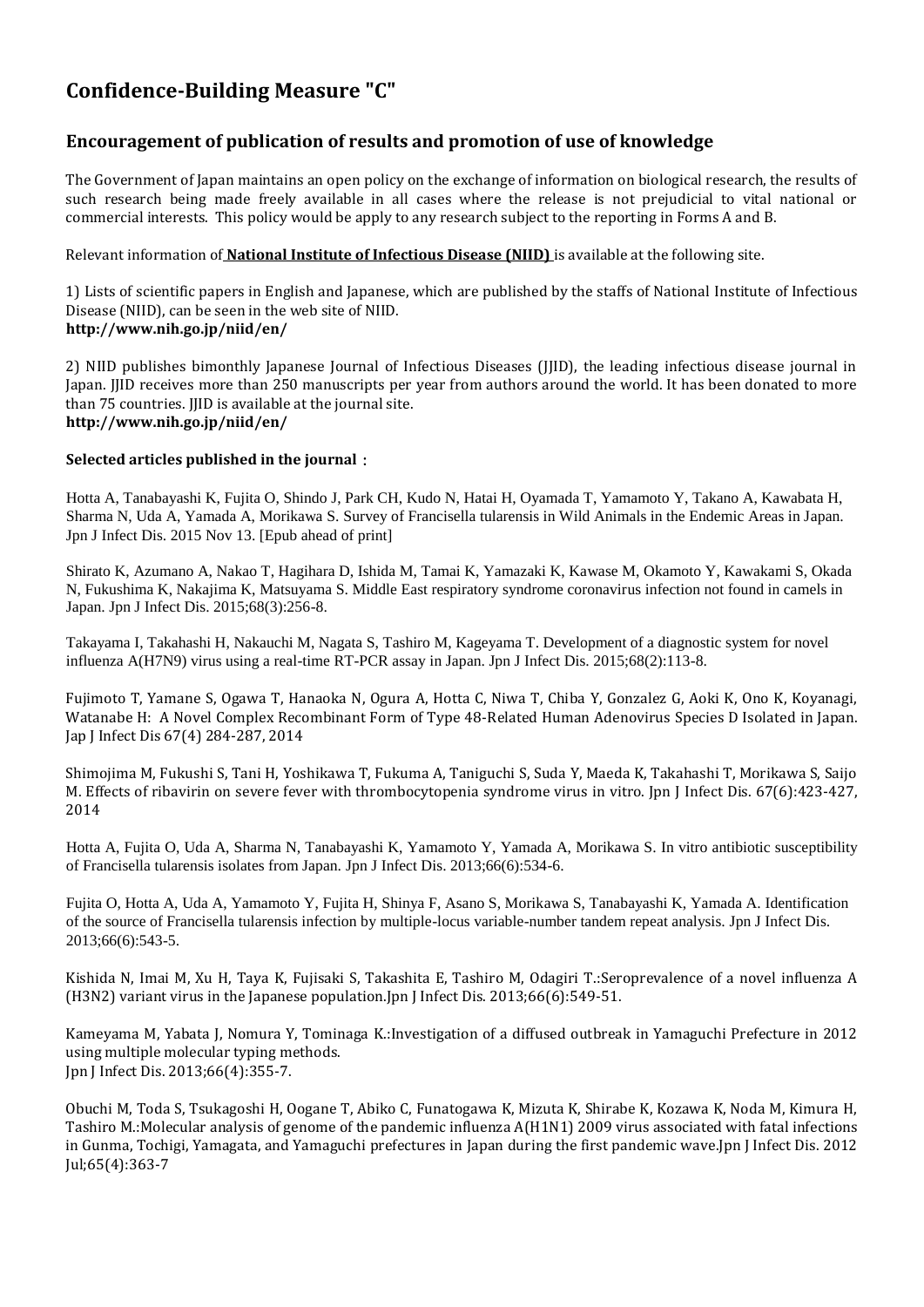3) Publications in other journals

Hotta A, Fujita O, Uda A, Yamamoto Y, Sharma N, Tanabayashi K, Yamada A, Morikawa S. Virulence of Representative Japanese Francisella tularensis and Immunologic Consequence of Infection in Mice. Microbiol Immunol. 2016 Feb 8. [Epub ahead of print]

Buddhisa S, Rinchai D, Ato M, Bancroft G, Lertmemongkolchai G. Programmed Death-Ligand 1 on Burkholderia pseudomallei infected human polymorphonuclear neutrophils impairs T cell functions. J Immunol. 2015 194(9):4413-21.

Rinchai D, Riyapa D, Buddhisa S, Utispan K, Titball RW, Stevens MP, Stevens JM, Ogawa M, Tanida I, Koike M, Uchiyama Y, Ato M\*, Lertmemongkolchai G\*. Macroautophagy is essential for killing of intracellular Burkholderia pseudomallei in human neutrophils. Autophagy. 2015 11(5) 748-755.

Bukbuk DN, Fukushi S, Tani H, Yoshikawa T, Taniguchi S, Iha K, Fukuma A, Shimojima M, Morikawa S, Saijo M, Kasolo F, Baba SS. Development and validation of serological assays for viral hemorrhagic fevers and determination of the prevalence of Rift Valley fever in Borno State, Nigeria. Trans R Soc Trop Med Hyg. 2014 108(12):768-73.

Kobayashi T, Hayakawa K, Mawatari M, Mezaki K, Takeshita N, Kutsuna S, Fujiya Y, Kanagawa S, Ohmagari N, Kato Y, Morita M. Case report: failure under azithromycin treatment in a case of bacteremia due to Salmonella enterica Paratyphi A. BMC Infectious Diseases. 2014. 14:404

Sharma N, Hotta A, Yamamoto Y, Uda A, Fujita O, Mizoguchi T, Shindo J, Park CH, Kudo N, Hatai H, Oyamada T, Yamada A, Morikawa S, Tanabayashi K. Serosurveillance for Francisella tularensis among wild animals in Japan using a newly developed competitive enzyme-linked immunosorbent assay. Vector Borne Zoonotic Dis. 2014 Apr;14(4):234-239.

Takayama-Ito M, Nakamichi K, Kinoshita H, Kakiuchi S, Kurane I, Saijo M, Lim CK. A sensitive in vitro assay for the detection of residual viable rabies virus in inactivated rabies vaccines. Biologicals. 2014 42(1):42-7.

Tani H, Iha K, Shimojima M, Fukushi S, Taniguchi S, Yoshikawa T, Kawaoka Y, Nakasone N, Ninomiya H, Saijo M, Morikawa S. Analysis of Lujo virus cell entry using pseudotype vesicular stomatitis virus. J Virol. 88(13):7317-7330, 2014

Uda A, Sekizuka T, Tanabayashi K, Fujita O, Kuroda M, Hotta A, Sugiura N, Sharma N, Morikawa S, Yamada A. Role of Pathogenicity Determinant Protein C (PdpC) in Determining the Virulence of the Francisella tularensis Subspecies tularensis SCHU. PLoS One. 18;9(2):e89075, 2014

Saraya T, Tanabe K, Araki K, Yonetani S, Makino H, Watanabe T, Tsujimoto N, Takata S, Kurai D, Ishii H, Miyazaki Y, Takizawa H, Goto H. Breakthrough invasive Candida glabrata in patients on micafungin: a novel FKS gene conversion correlated with sequential elevation of MIC. Journal of Clinical Microbiology. 52(7):2709-2712, 2014.

Kenri T, Sekizuka T, Yamamoto A, Iwaki M, Komiya T, Hatakeyama T, Nakajima H, Takahashi M, Kuroda M, Shibayama K. Genetic characterization and comparison of Clostridium botulinum isolates from botulism cases in Japan between 2006 and 2011. Appl Environ Microbiol. 80(22):6954-6964., 2014

Koma T, Yoshimatsu K, Nagata N, Sato Y, Shimizu K, Yasuda SP, Amada T, Nishio S, Hasegawa H, Arikawa J. Neutrophil depletion suppresses pulmonary vascular hyperpermeability and occurrence of pulmonary edema caused by hantavirus infection in C.B-17 SCID mice. J Virol. 88:7178-7188, 2014

Nagata N, Saijo M, Kataoka M, Ami Y, Suzaki Y, Sato Y, Iwata-Yoshikawa N, Ogata M, Kurane I, Morikawa S, Sata T, Hasegawa H. Pathogenesis of fulminant monkeypox with bacterial sepsis after experimental infection with West African monkeypox virus in a cynomolgus monkey. Int J Clin Exp Pathol. 7:4359-4370, 2014

Sakai, K., Nagata, N., Ami, Y., Seki, F., Suzaki, Y., Iwata-Yoshikawa, N., Suzuki, T., Fukushi, S., Mizutani, T., Yoshikawa, T., Otsuki, N., Kurane, I., Komase, K., Yamaguchi, R., Hasegawa, H., Saijo, M., Takeda, M., Morikawa, S. (2013): Lethal canine distemper virus outbreak in cynomolgus monkeys in Japan in 2008. J. Virol., 87(2), 1105-1114.

Gaowa, Ohashi N, Aochi M, Wurito, Wu D, Yoshikawa Y, Kawamori F, Honda T, Fujita H, Takada N, Oikawa Y, Kawabata H, Ando S, Kishimoto T. Rickettsia-related pathogens in ticks, central to western Japan. Emerging Infectious Diseases. 19(2), 338-340, 2013.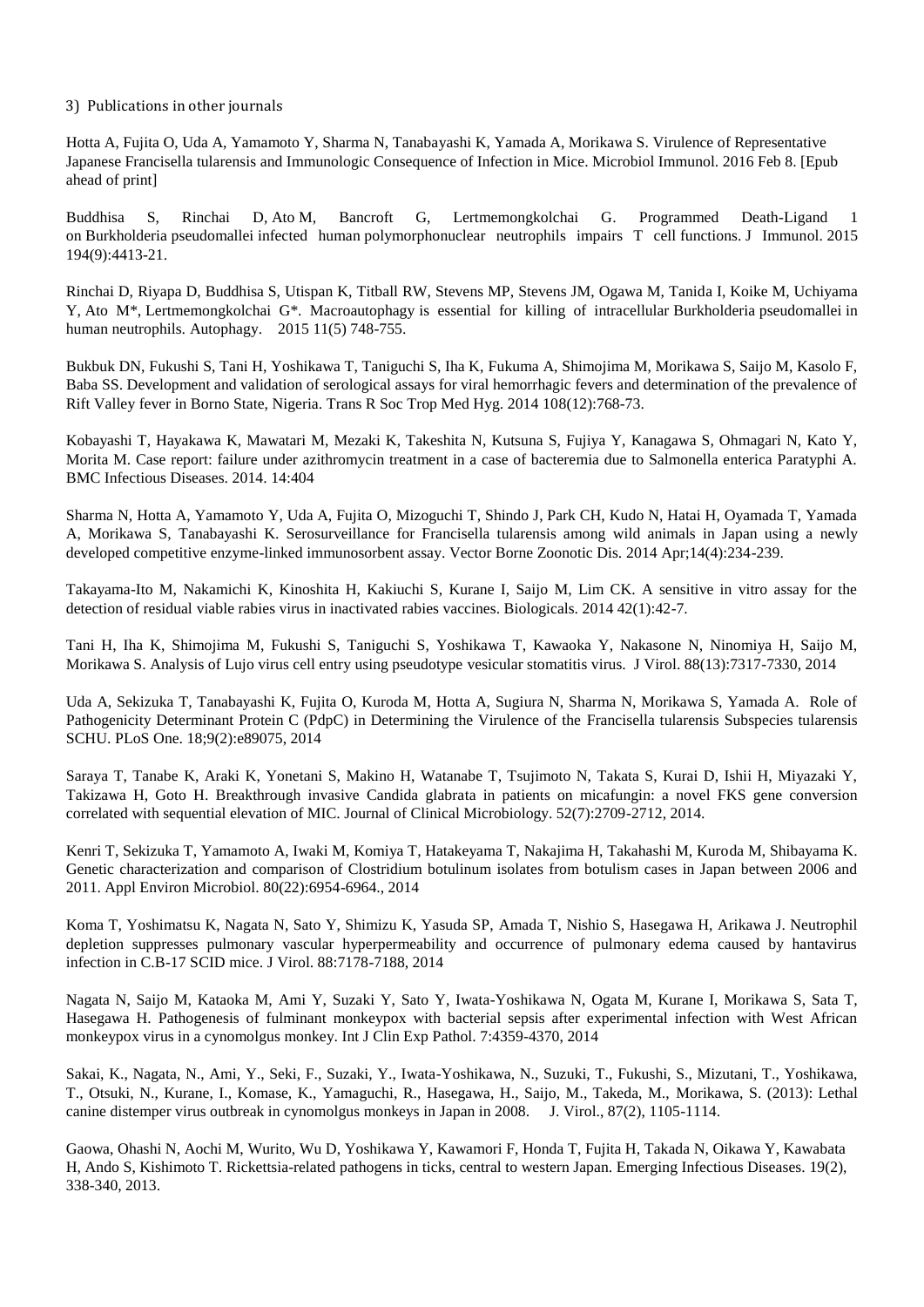Mezaki K, Kobayashi T, Fujiya Y, Kutsuna S, Takeshita N, Kanagawa S, Ohnishi M, Izumiya H, Ohmagari N. Salmonella enterica serotype Paratyphi A carrying CTX-M-15 type extended-spectrum beta-lactamase isolated from a Japanese traveller returning from India, Japan, July 2013. Eurosurveillance. 2013, 18(46):pii=20632.

Kewcharoenwong C, Rinchai D, Utispan K, Suwannasaen D, Bancroft G, Ato M\*, Lertmemongkolchai G\*. Glibenclamide reduces pro-inflammatory cytokine production by neutrophils of diabetes patients in response to bacterial infection. Sci Rep. 2013. 3:3363.

Nakayama E, Saijo M. Animal models for Ebola and Marburg virus infections. Front Microbiol. 2013 Sep 5;4:267.

Shirato K, Kawase M, Matsuyama S. Middle East respiratory syndrome coronavirus infection mediated by the transmembrane serine protease TMPRSS2. J Virol. 2013 Dec;87(23):12552-61.

Taniguchi, S., Sayama, Y., Nagata, N., Ikegami, T., Miranda, M.E., Watanabe, S., Iizuka, I., Fukushi, S., Mizutani, T., Ishii, Y., Saijo, M., Akashi, H., Yoshikawa, Y., Kyuwa, S., Morikawa, S. (2012): Analysis of the humoral immune responses among cynomolgus macaque naturally infected with Reston virus during the 1996 outbreak in the Philippines. BMC Vet. Res., 8, 189.

Marzi, A., Yoshida, R., Miyamoto, H., Ishijima, M., Suzuki, Y., Higuchi, M., Matsuyama, Y., Igarashi, M., Nakayama, E., Kuroda, M., Saijo, M., Feldmann, F., Brining, D., Feldmann, H., Takada, A. (2012): Protective efficacy of neutralizing monoclonal antibodies in a nonhuman primate model of Ebola hemorrhagic fever. PLoS One, 7(4), e36192.

Gaowa, Ohashi, N., Aochi, M., Wuritu, D., Wu, D., Yoshikawa, Y., Kawamori, F., Honda, T., Fujita, H., Takada, N., Oikawa, Y., Kawabata, H., Ando, S., Kishimoto, T. (2013): Rickettsia in ticks, Japan, Emerg. Infect. Dis., 19(2), 338-340.

Yuko UCHIDA, Nobuhiro TAKEMAE and Takehiko SAITO Application of reverse genetics for producing attenuated vaccine strains against highly pathogenic avian influenza viruses. J Vet Med Sci. 2014 Aug;76(8):1111-7.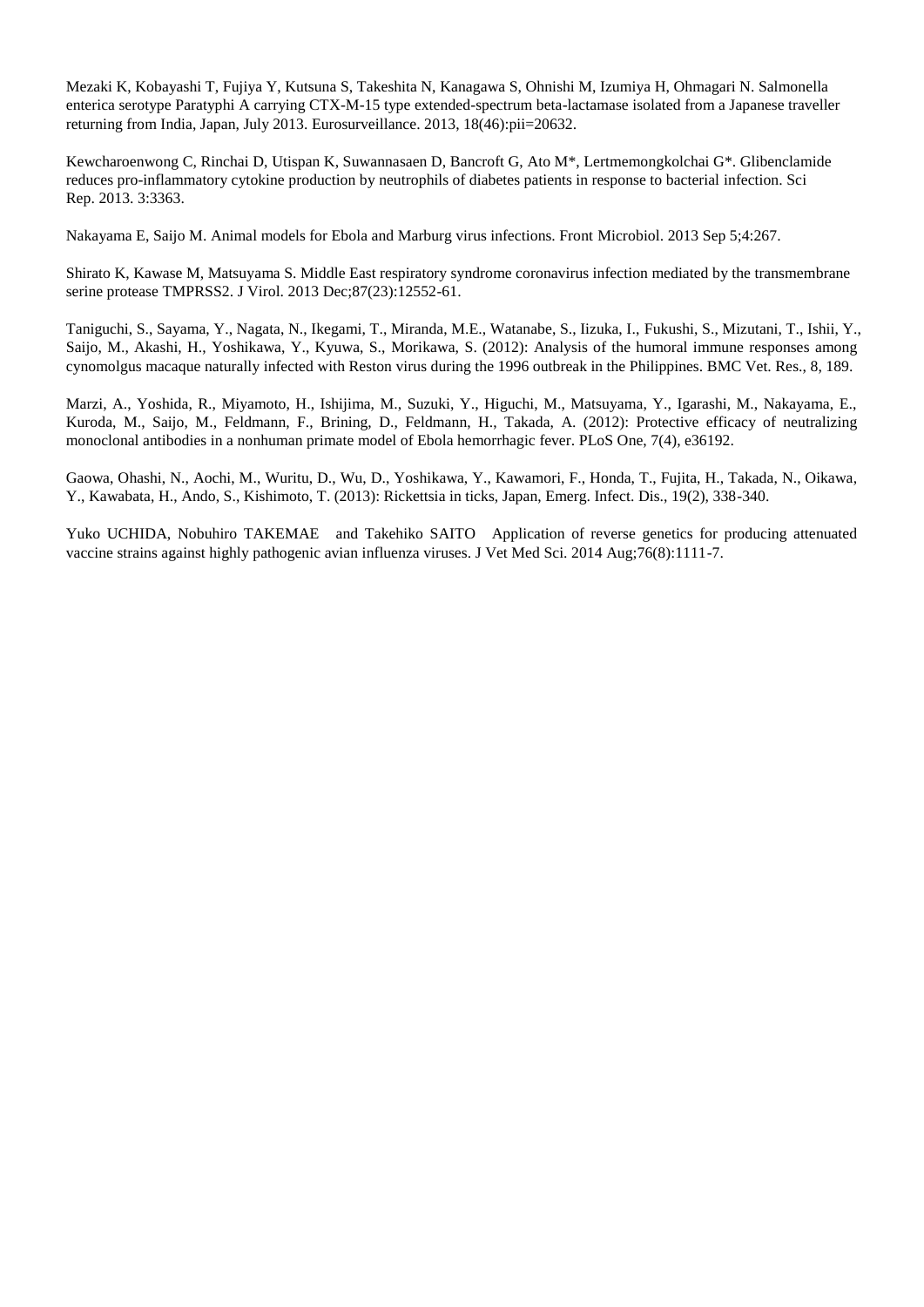## **Confidence-Building Measure "E"**

## **Form E: Declaration of legislation, regulations and other measures**

|               | <b>Relating to</b>                                                                                                                                                                            | Legislation | <b>Regulations</b> | <b>Other</b><br>measures | <b>Amended since</b><br>last year |
|---------------|-----------------------------------------------------------------------------------------------------------------------------------------------------------------------------------------------|-------------|--------------------|--------------------------|-----------------------------------|
| (a)           | Development, production<br>stockpiling, acquisition or retention of<br>microbial or other biological agents, or<br>toxins, weapons, equipment and means of<br>delivery specified in Article I | Yes/No      | Yes/No             | Yes/No                   | Yes/No                            |
| (b)<br>toxins | Exports of micro-organisms and                                                                                                                                                                | Yes/No      | Yes/No             | Yes/No                   | Yes/No                            |
| (c)<br>toxins | Imports of micro-organisms and                                                                                                                                                                | Yes/No      | Yes/No             | Yes/No                   | Yes/No                            |
| (d)           | Biosafety and biosecurity                                                                                                                                                                     | Yes/No      | Yes/No             | Yes/No                   | Yes/No                            |

## **Name of legislation, regulations, and other measures:**

**Foreign exchange and Foreign Trade Law (1948)**

**Law on Implementing the Convention on the Prohibition of the Development, Production and Stockpiling of Bacteriological (Biological) and Toxin Weapons and on Their Destruction and the Other Conventions (1982)**

**Cabinet Order for the Enforcement of the Law on Implementing the Convention on the Prohibition of the Development, Production and Stockpiling of Bacteriological (Biological) and Toxin Weapons and on Their Destruction (1995)**

**The Law Concerning the Prevention of Infections and Medical Care for Patients of Infections (1998)**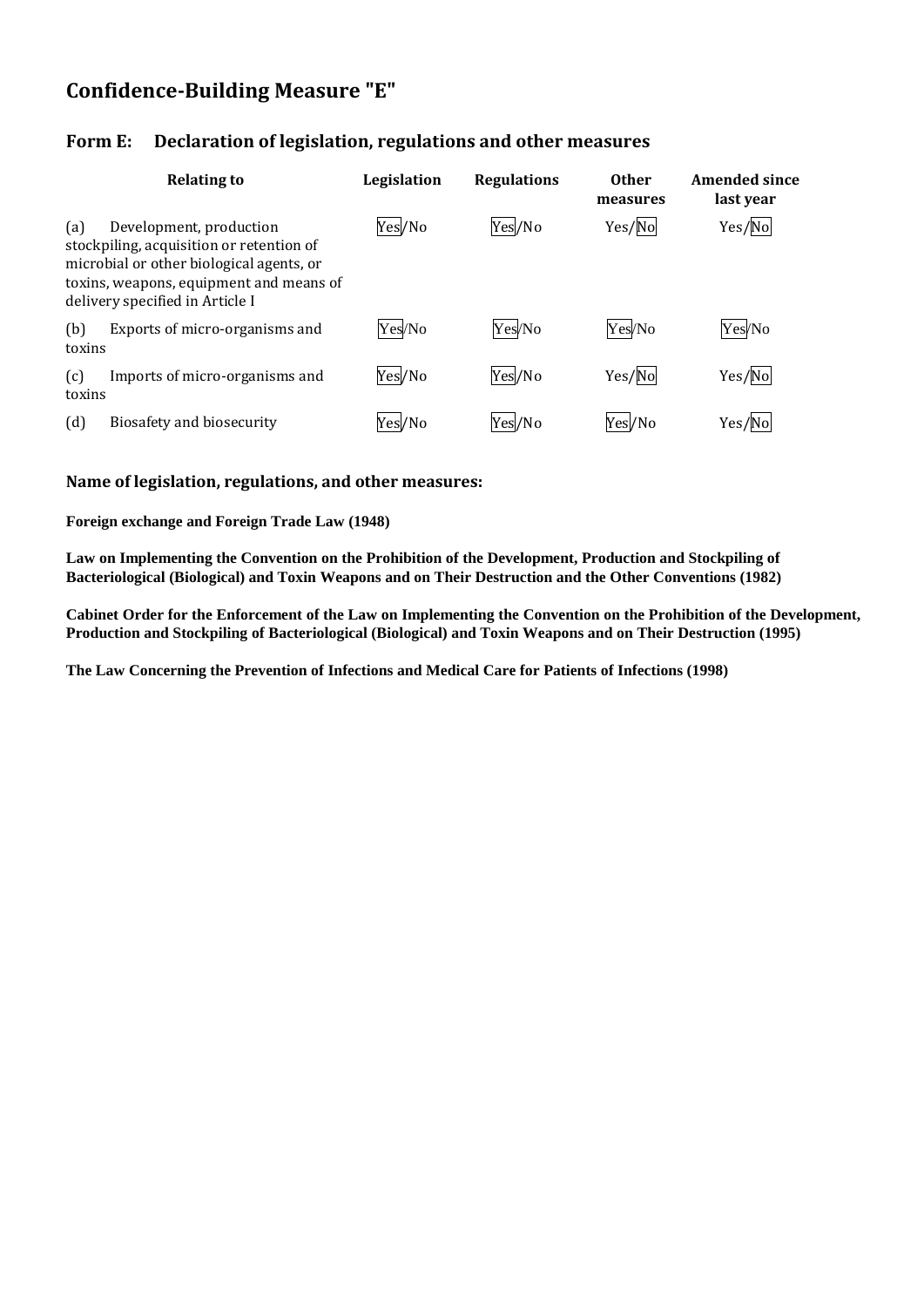## 1. Date of entry into force of the Convention for the State Party

June 8, 1982

2. Past offensive biological research and development programmes:

None

3. Past defensive biological research and development programmes:

None